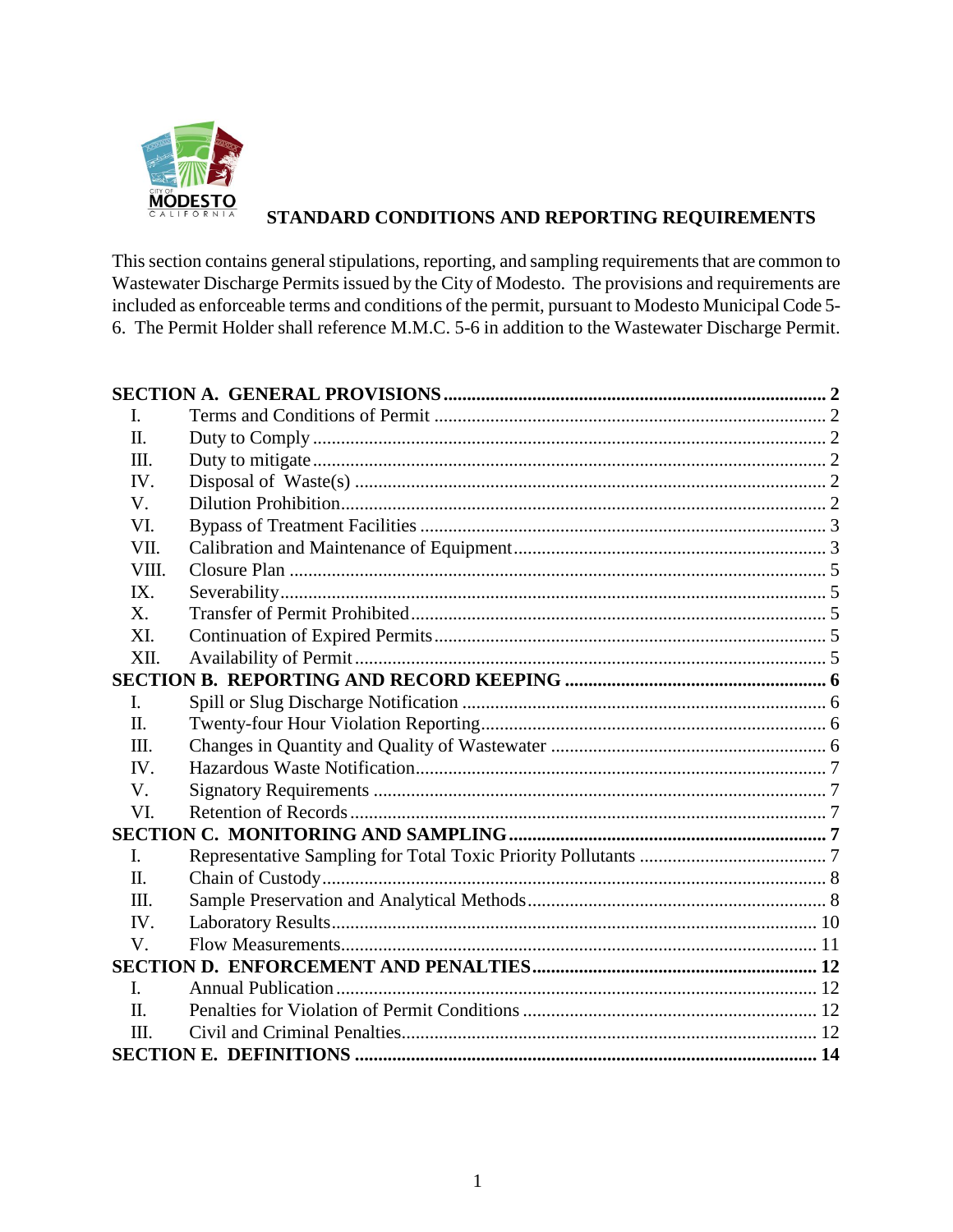# <span id="page-1-0"></span>**SECTION A. GENERAL PROVISIONS**

#### <span id="page-1-1"></span>**I. Terms and Conditions of Permit**

This Wastewater Discharge Permit is issued pursuant to Modesto Municipal Code and Modesto Resolutions setting rates and charges, unless specifically approved by the Director. Applications for permit renewal shall be submitted to the City at a minimum of 45 days prior to expiration.

#### <span id="page-1-2"></span>**II. Duty to Comply**

The permittee must comply with all conditions of this permit. Failure to comply with the requirements of this permit may be grounds for administrative action, or enforcement proceedings including civil or criminal penalties, injunctive relief, and summary abatements.

#### <span id="page-1-3"></span>**III. Duty to mitigate**

The permittee shall take all reasonable steps to minimize or correct any adverse impact to the public treatment plant or the environment resulting from noncompliance with this permit, including such accelerated or additional monitoring as necessary to determine the nature and impact of the noncomplying discharge.

#### <span id="page-1-4"></span>**IV. Disposal of Waste(s)**

- A. The disposal of hazardous or toxic waste by the Permit Holder shall be in accordance with all local, State and Federal laws and regulations applicable to such matters. At no time shall any waste that is determined to be hazardous or toxic be discharged into the City's treatment works.
- B. Solids, sludges, filter backwash, or other pollutants removed in the course of treatment or control of wastewater shall be disposed of in a manner such as to prevent any such materials from entering the City's sewerage system.

#### <span id="page-1-5"></span>**V. Dilution Prohibition**

The Permit Holder shall not increase the use of process water, or in any other way dilute the process discharge or hazardous waste, as a substitute for treatment, to achieve compliance.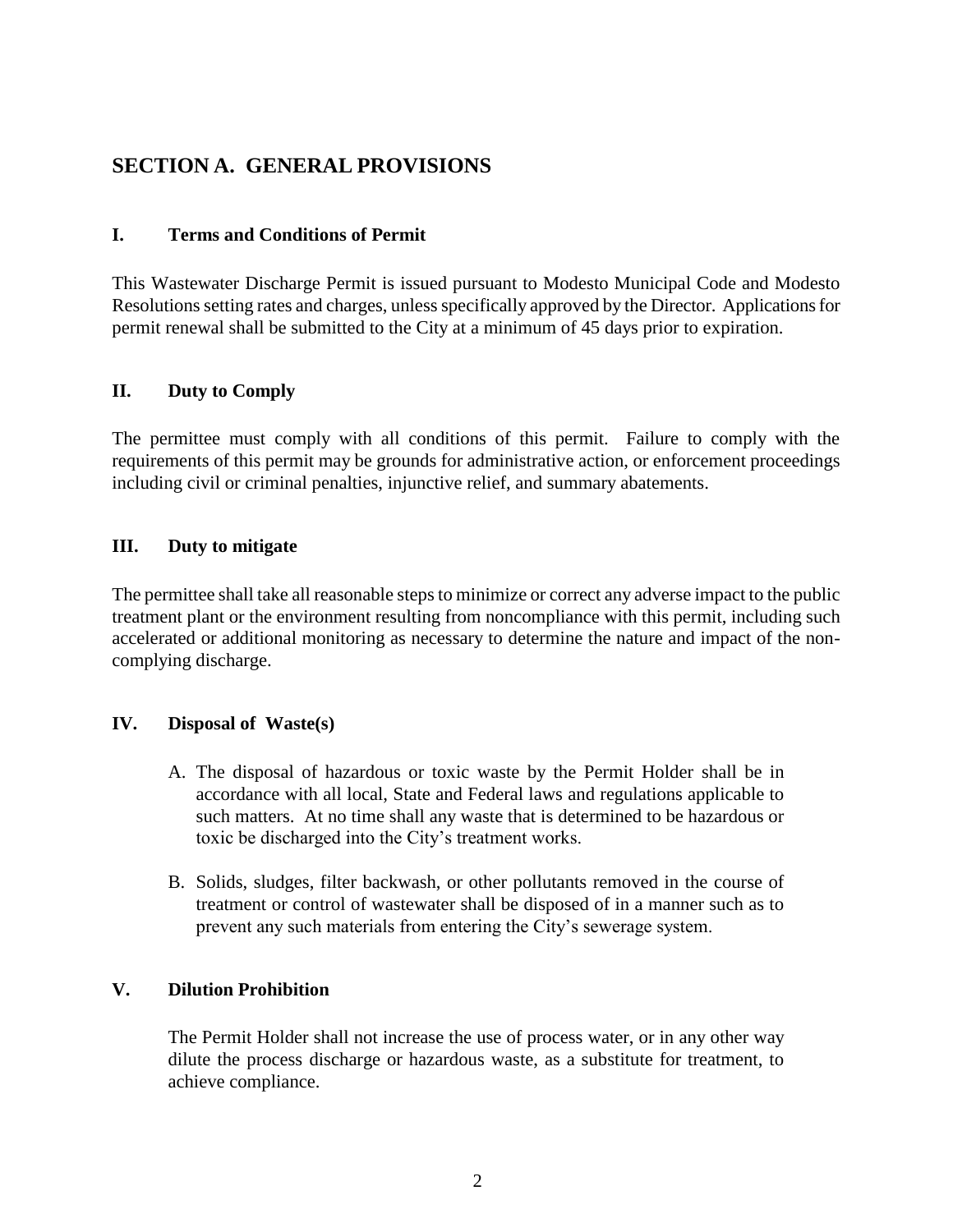#### <span id="page-2-0"></span>**VI. Bypass of Treatment Facilities**

The Permit Holder shall not bypass treatment facilities unless:

- A. The bypass was unavoidable to prevent loss of life, personal injury, or severe property damage. (Severe property damage means substantial physical damage to property, damage to the treatment facilities that causes them to become inoperable, or substantial and permanent loss of natural resources that can reasonably be expected to occur in the absence of a bypass. Severe property damage does not mean economic loss caused by delays in production.);
- B. There were no feasible alternatives to the bypass, such as the use of auxiliary treatment facilities, retention of untreated wastes, or maintenance during normal periods of equipment downtime. This condition is not satisfied if adequate backup equipment should have been installed in the exercise of reasonable engineering judgment to prevent a bypass, which occurred during normal periods of equipment downtime or preventative maintenance;
- C. The Permit Holder submitted advance notice of the need for a bypass to the City. If the Permit Holder knows in advance of the need for a bypass, it shall submit prior notice, if possible at least 10 days before the date of bypass.
- D. Where possible, valves shall be placed over bypass channels which may be secured closed with the use of Custody Bands by the City of Modesto Environmental Compliance Section (ECS).
- E. In the event an unanticipated bypass occurs the permittee shall immediately notify the Environmental Compliance Section, and submit a written notice within 5 days. The bypass of treatment facilities shall be considered a slug discharge, subject to the appropriate reporting requirements. See Attachment C, Notice of Slug Loading Report.

#### <span id="page-2-1"></span>**VII. Calibration and Maintenance of Equipment**

A. All flow measurement, discharge sampling, process monitoring, and treatment equipment shall be periodically calibrated, inspected and maintained to ensure their accuracy and reliability. For seasonal industries/discharges, these requirements must be completed prior to startup of production.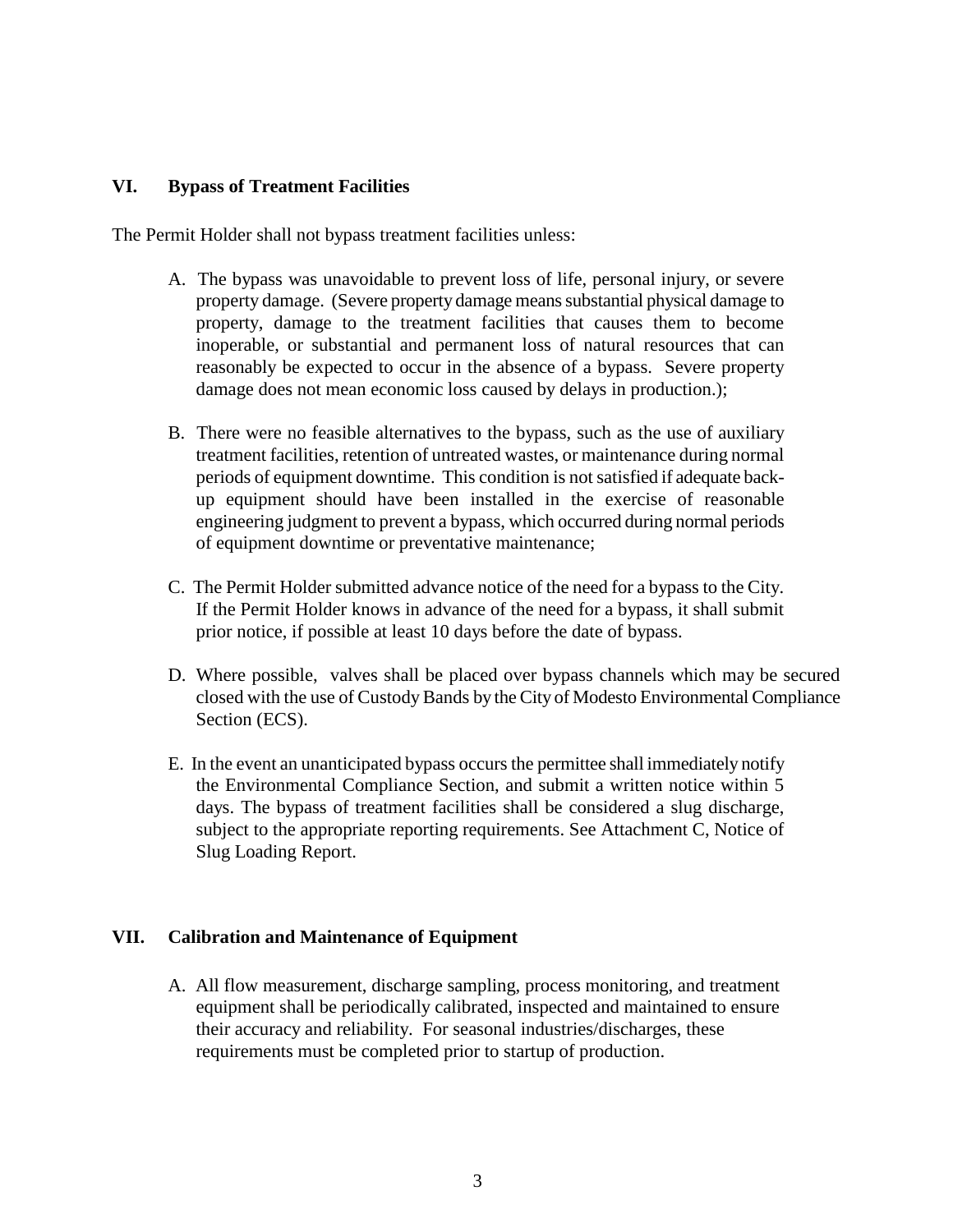- B. The City of Modesto may require Significant Industrial Users (SIUs) of the wastewater treatment system to maintain effluent meters. Also, as an alternative for billing by influent measurements an effluent meter may be installed by Non-Significant Industrial Users (Non-SIUs). The following guidelines are for the operation of the effluent meters according to City standards:
	- 1. The meter must be maintained according to manufacturer's specifications. This includes changing of desiccant or tubing, cleaning, pen replacement, lubrication, or replacement of electronic components.
	- 2. The effluent meter must be periodically serviced and calibrated by a third party Instrument Technician that is certified and licensed to perform meter calibrations. It is the responsibility of the Industrial User to ensure that calibration is done at a minimum of twice a year: Before June 30 and before December 31. For seasonal industries/dischargers, calibration must be performed prior to startup of production. The Environmental Compliance Section must be notified prior to calibration of meters and a copy of the final report including certifications and license, must be sent to the ECS within 5 days of receiving the calibration results.
	- 3. The meter may not be serviced, adjusted, programmed, or altered in any way without prior notice and approval of the Environmental Compliance Section.
	- 4. Any meter adjustment, programming, or any other service to the meter must be performed by personnel authorized by the Environmental Compliance Section.
	- 5. Flow charts, graphs or other records generated by the meter must be properly labeled and stored for at least three years. Flow charts should contain the date chart started, date the chart was removed, time increments markings, flow rate marking, and signature of person installing and removing chart.
	- 6. Any suspected or actual malfunction, including error messages, must be reported to the Environmental Compliance Section within 24 hours of discovery.
	- 7. Flow rates may not exceed the capacity of the measuring device (slug loads). In case of a slug load the Environmental Compliance Section must be notified immediately upon discovery.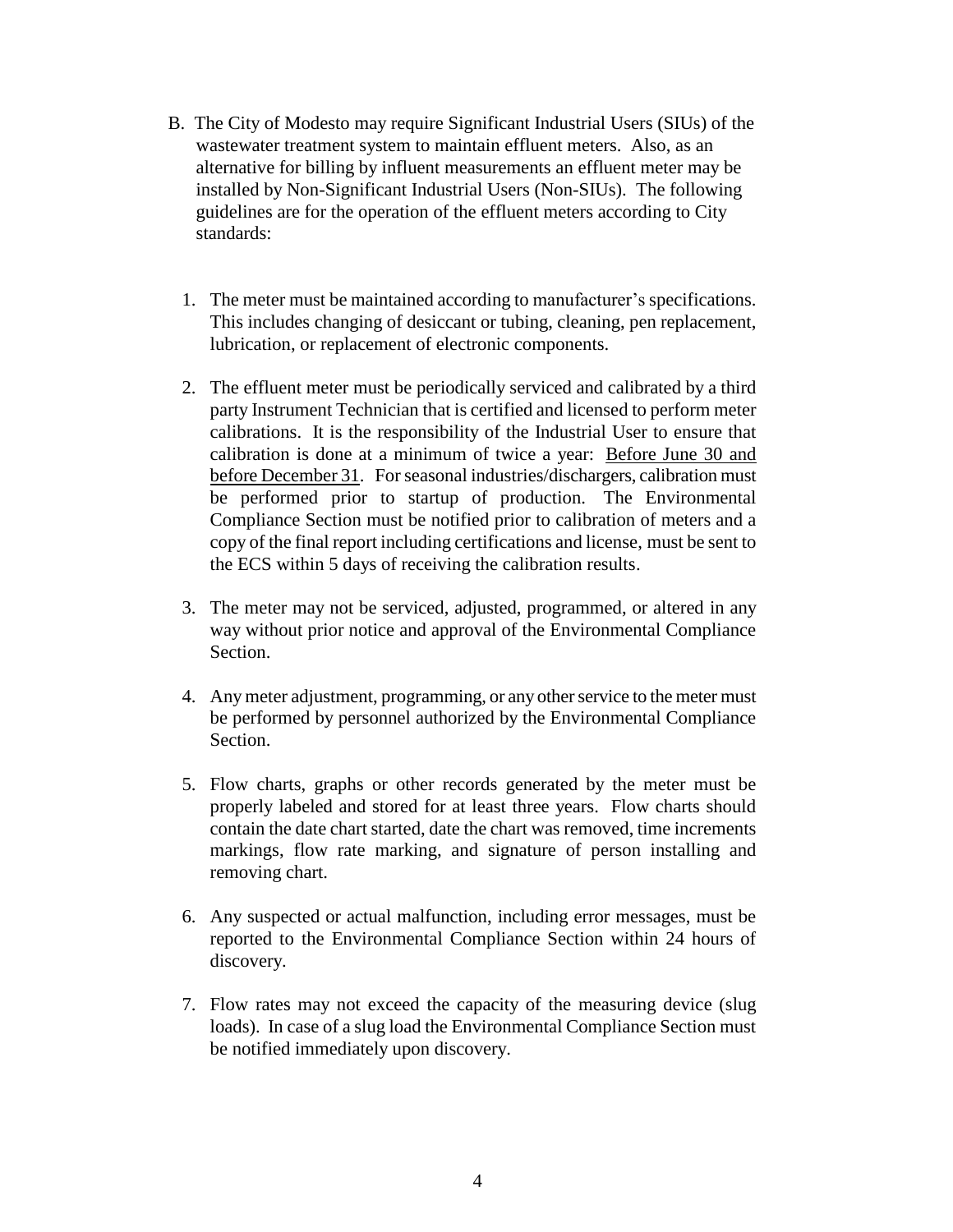### <span id="page-4-0"></span>**VIII. Closure Plan**

Permit Holders that intend to close a facility or cease a regulated process shall provide a written closure plan at least 90 days prior to closing or immediately, when intent to close becomes known less than 90 days prior to closing.

The plan shall include the following:

- A. Date of proposed work or production stoppage;
- B. Date of proposed final closure (after cleaning and demobilizing activities are complete);
- C. All chemicals and container consolidation activities and raw material and waste inventory. The inventory shall include but is not limited to: all barrels, plating tanks, and miscellaneous chemicals and containers. Consolidation activities include, but are not limited to container marking, chemical sampling and analysis, and waste treatment;
- D. Description of cleaning activities involving hazardous materials;
- E. Description of methods of disposing of all inventoried items.

# <span id="page-4-1"></span>**IX. Severability**

If any provision of this Permit or the City Ordinance, or application thereof to any person or circumstance, is held invalid, the remainder of the Permit or Ordinance, or the application of such provision to other persons or circumstances, shall not be affected thereby.

# <span id="page-4-2"></span>**X. Transfer of Permit Prohibited**

Pursuant to Modesto Municipal Code Section 5-6.406 Wastewater Discharge Permits are issued to a specific user for a specific operation. A Wastewater Discharge Permit shall not be reassigned, transferred, or sold at any time for any purpose.

### <span id="page-4-3"></span>**XI. Continuation of Expired Permits**

An expired permit will continue to be effective and enforceable until the permit is reissued if:

a) The permittee has submitted a complete permit application at least forty-five (45) days prior to the expiration date of the user's existing permit.

# <span id="page-4-4"></span>**XII. Availability of Permit**

A copy of the Wastewater Discharge Permit shall be maintained at the discharge facility and be available at all times to facility personnel.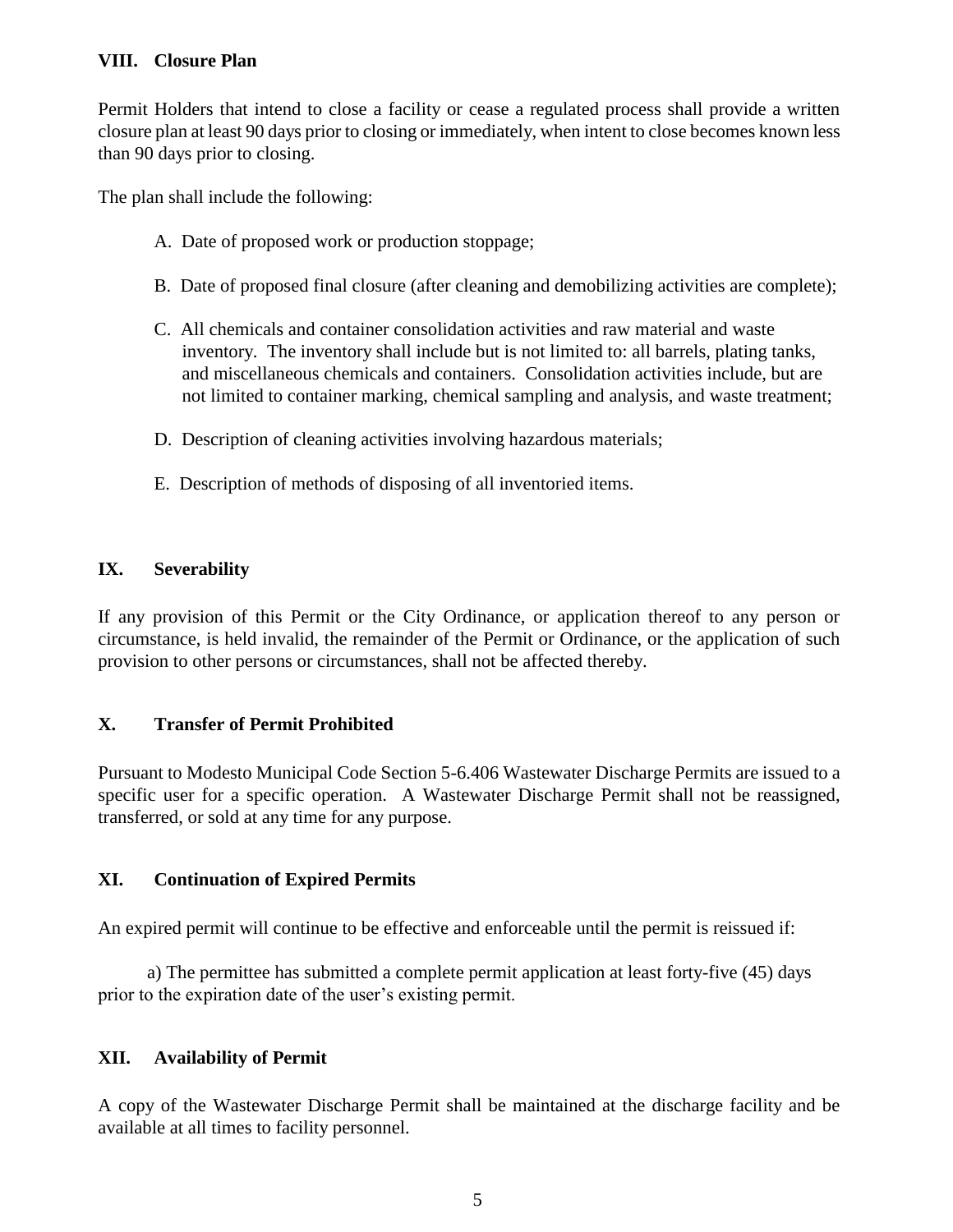# <span id="page-5-0"></span>**SECTION B. REPORTING AND RECORD KEEPING**

### <span id="page-5-1"></span>**I. Spill or Slug Discharge Notification**

The Permit Holder shall notify the Environmental Compliance Section immediately upon discovering any spill or slug discharge to the sanitary sewer. Formal written notification describing the circumstances and corrective actions must be submitted to the City within 5 days of occurrence.

### <span id="page-5-2"></span>**II. Twenty-four Hour Violation Reporting**

A. The following violations must be reported within 24 hours of becoming aware of the violation.

- 1. Prohibited discharges listed in Modesto Municipal Code;
- 2. Categorical Pretreatment Standards;
- 3. Wastewater discharge limits;
- 4. Any bypass.
	- B. The Permit Holder shall submit a written report to the City within five days after becoming aware of the violation. The report shall contain, but not be limited to, the following information:
		- 1. A description of the violation, including the cause, and exact dates and times of the violation;
		- 2. Any corrective measures taken to correct the violation;
		- 3. If the violation has not been corrected, the expected date of compliance;
		- 4. Steps taken or planned to be taken to prevent future violations.

# <span id="page-5-3"></span>**III. Changes in Quantity and Quality of Wastewater**

- A. The Permit Holder shall report to the Environmental Compliance Section any changes, permanent or temporary, to the facility, process, or operations, that change the quality or volume of the wastewater discharge or deviation from the terms and conditions under which the permit is granted.
- B. If your facility is subject to intermittent or seasonal production discharges you must notify the Environmental Compliance Section at least 24 hours prior to commencing discharge.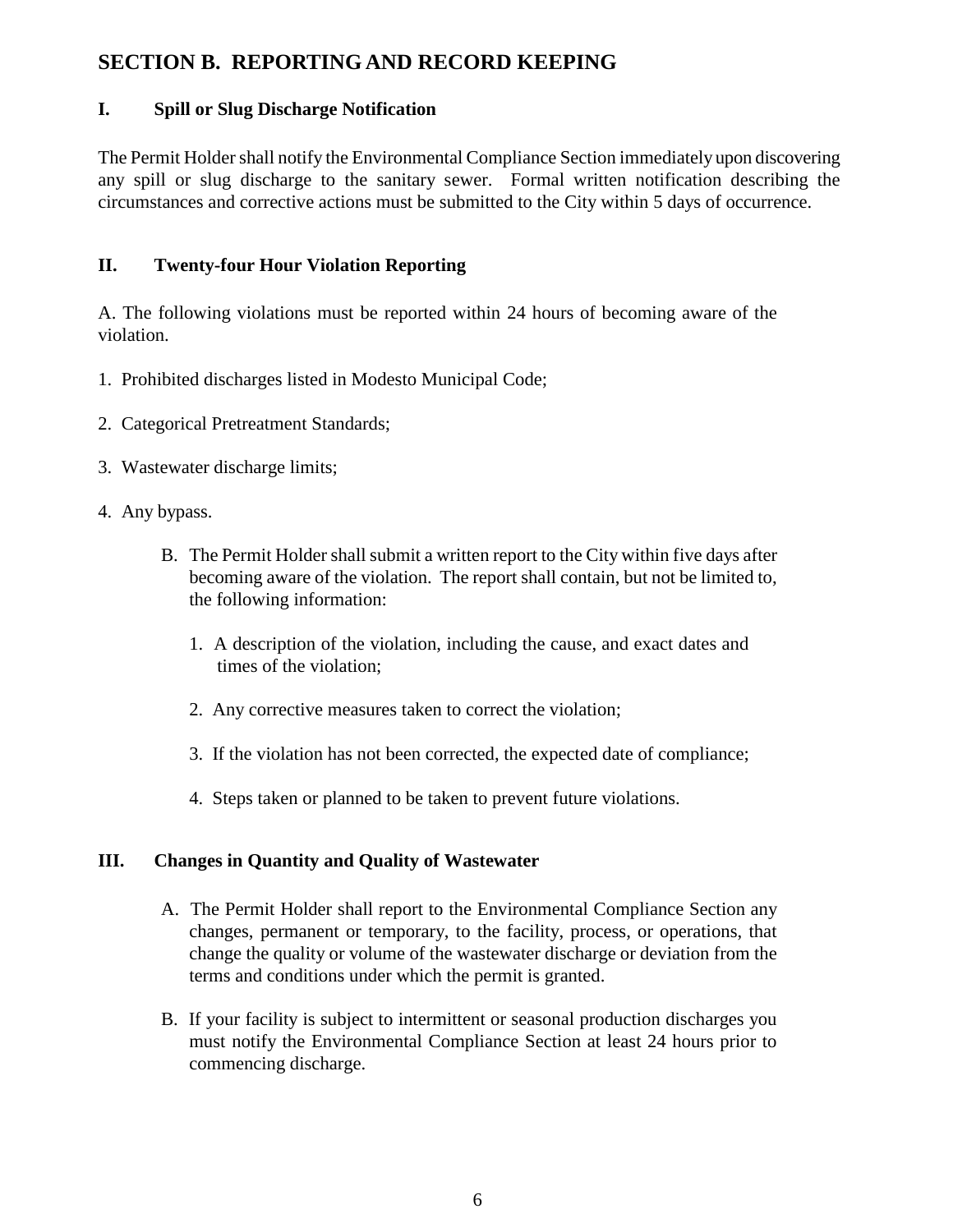### <span id="page-6-0"></span>**IV. Hazardous Waste Notification**

Written notification shall be made by the Industrial User in accordance with 40 CFR 403.12(p), to the Environmental Compliance Section, EPA, the Department of Toxic Substance Control and the California Waste Management Board, of any discharge, which, if otherwise disposed of, would be a hazardous waste under 40 CFR 261. Such notification must include the name of the hazardous waste as set forth in 40 CFR part 261, the EPA hazardous waste number, and the type of discharge (continuous, batch, or other).

# <span id="page-6-1"></span>**V. Signatory Requirements**

All applications, reports, or information requested by the City, shall be signed by a duly authorized representative in accordance with 40 CFR 403.12(l) and must contain a certification statement of accuracy.

# <span id="page-6-2"></span>**VI. Retention of Records**

- A. The Permit Holder shall retain all records of monitoring information, including calibration and maintenance records, original strip chart recordings for continuous monitoring instrumentation, copies of reports required by this Permit, and records used to complete the application for this Permit, for a period of at least three years from the date of sample, measurement, report or application. This period may be extended at the request of the Director at any time.
- B. All records that pertain to matters that are the subject of special orders or any other enforcement or litigation activities brought by the City shall be retained and preserved by the Permit Holder until all enforcement activities have concluded and all periods of limitation with respect to any and all appeals have expired.

# <span id="page-6-3"></span>**SECTION C. MONITORING AND SAMPLING**

# <span id="page-6-4"></span>**I. Representative Sampling**

- A. Samples and measurements taken, as required in this Permit, shall be representative of the volume and nature of the monitored discharge.
- B. Samples must be obtained at locations which includes all process waste streams and during a period of normal production. Exceptions must be approved by the Environmental Compliance Section.
- C. Samples must be iced or refrigerated to  $\leq 6$  degrees Celsius during collection, storage and transport.
- D. Grab samples must be collected at least once per hour of production and cleanup. Any exception must be approved by the Environmental Compliance Section.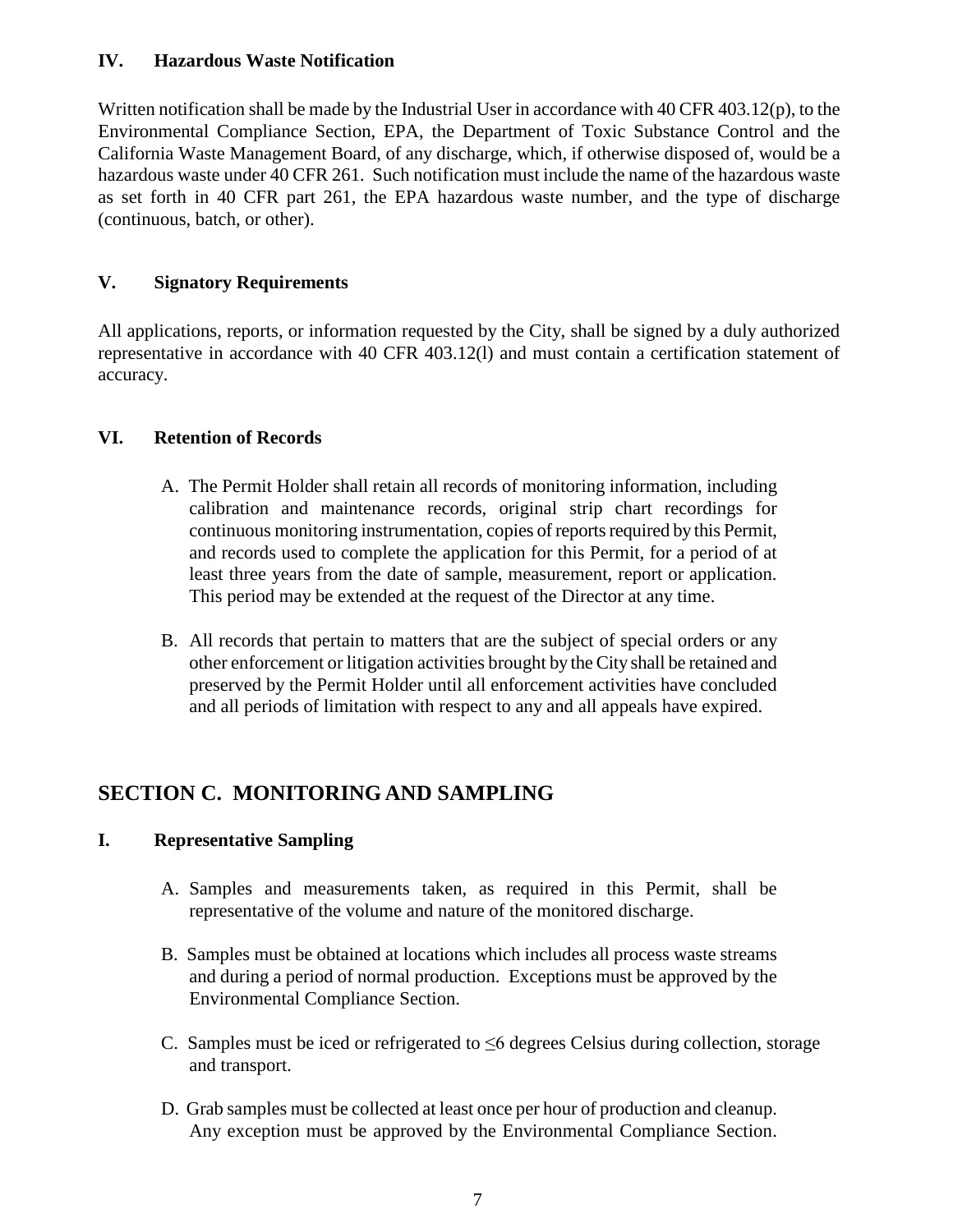Cyanide sampling is the only approved exception.

- E. Cyanide samples must be preserved with NaOH to a pH 12 at the time of collection. A minimum of four (4) must be obtained at equally spaced intervals during the sampling period. Samples may be composited for final analysis.
- F. All equipment and containers used for sampling must be cleaned to accepted protocol.

## <span id="page-7-0"></span>**II. Chain of Custody**

- A. For each sample, a Chain of Custody shall document:
	- 1. The location, sampling collection point, the type of sample (grab or composite), the date(s), and time or span of time the samples were taken;
	- 2. Beginning and ending influent or effluent meter readings.
	- 3. The number of container(s), and type (glass, plastic, vial, etc.);
	- 4. Preservation techniques (ice, refrigeration at ≤6 deg Celsius, chemicals added, etc.)
	- 5. Sampler's name, legibly written;
	- 6. Sample ID number (to cross reference with the ID number on the Laboratory results);
	- 7. All persons handling the sample and the individual receiving the sample at the laboratory, including their signature, printed name, company, date, and time the sample was relinquished and accepted.
- B. If a sample is transported or handled by a courier, delivery service (public or private) or shipper, indicate the company or individuals name and the method of packaging the samples on Chain of Custody.
- C. Analyses performed in the Field shall be indicated as such on the Chain of Custody.
- D. If the Chain of Custody submitted with a Self-Monitoring Report is incomplete, the Report may be construed as incomplete and the sampling shall be repeated.

### <span id="page-7-1"></span>**III. Sample Preservation and Analytical Methods**

Sampling methods, sample preservation, and analytical methods for each parameter shall be in accordance with applicable sections EPA 40 CFR part 136, *Guidelines Establishing Test Procedures for the Analysis of Pollutants Under the Clean Water Act,* latest edition, unless the Permit specifies otherwise.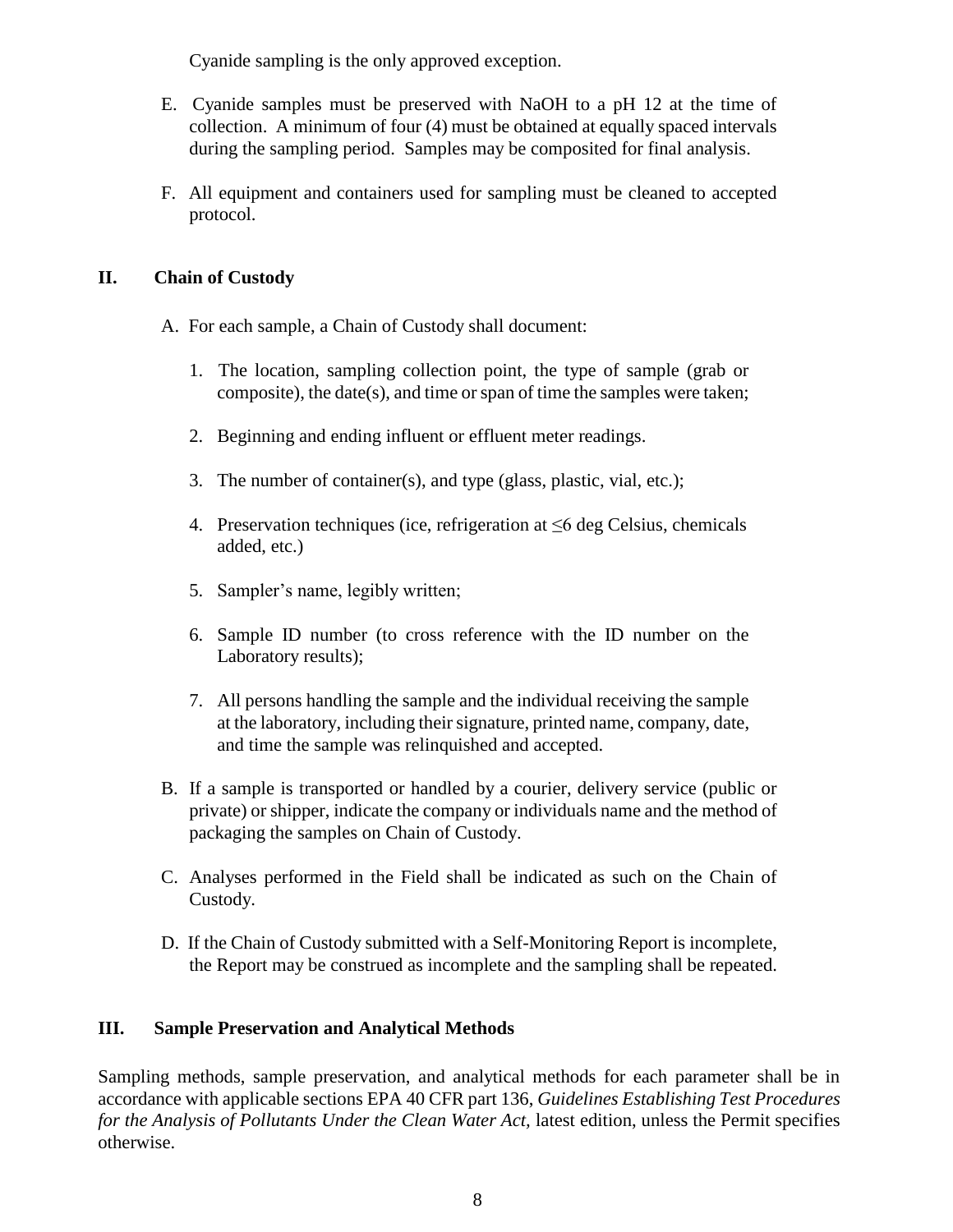| <b>Parameter</b>                          | <b>Preservative</b>                                              | <b>Max Hold Time</b>   |
|-------------------------------------------|------------------------------------------------------------------|------------------------|
| Arsenic (Total)                           | $HNO3$ to $pH<2$<br>Cool to $\leq 6$ deg C                       | 6 months               |
| Cadmium (Total)                           | $HNO3$ to $pH<2$<br>Cool to $\leq 6$ deg C                       | 6 months               |
| <b>COD</b>                                | Preserve with H2SO4 to<br>pH<2<br>Cool to $\leq 6$ deg C         | 28 Days                |
| Chromium (Total)                          | HNO3 to $pH < 2$<br>Cool to $\leq 6$ deg C                       | 6 months               |
| Copper (Total)                            | $HNO3$ to $pH<2$<br>Cool to $\leq 6$ deg C                       | 6 months               |
| Cyanide (Amendable)                       | NaOH to pH>12,<br>ascorbic acid if Cl2<br>present. Cool ≤6 deg C | 14 days                |
| Cyanide (Total)                           | NaOH to pH>12,<br>ascorbic acid if Cl2<br>present. Cool ≤6 deg C | 14 days                |
| Iron (Total)                              | $HNO3$ to $pH<2$<br>Cool $\leq 6$ deg C                          | 6 months               |
| Lead (Total)                              | HNO3 to $pH<2$<br>Cool $\leq 6$ deg C                            | 6 months               |
| Mercury (Total)                           | $HNO3$ to $pH<2$<br>Cool $\leq 6$ deg C                          | 28 days                |
| Nickel (Total)                            | $HNO3$ to $pH<2$<br>Cool $\leq 6$ deg C                          | 6 months               |
| Oil & Grease (Total)<br>Oil & Grease (HC) | $H2SO4$ to $pH<2$<br>Cool to $\leq 6$ deg C                      | 28 days                |
| Phenolic Compounds                        | H2SO4 to pH<2<br>Cool to $\leq 6$ deg C                          | 28 days                |
| Silver (Total)                            | $HNO3$ to $pH<2$<br>Cool $\leq 6$ deg C                          | 6 months               |
| Temperature (EC)                          | none                                                             | Analyze<br>Immediately |
| Total Suspended Solids, TSS               | Cool $\leq 6$ deg C                                              | 7 days                 |
| Zinc (Total)                              | $HNO3$ to $pH<2$<br>Cool≤6 deg C                                 | 6 months               |

# Table of Required Preservation & Holding Times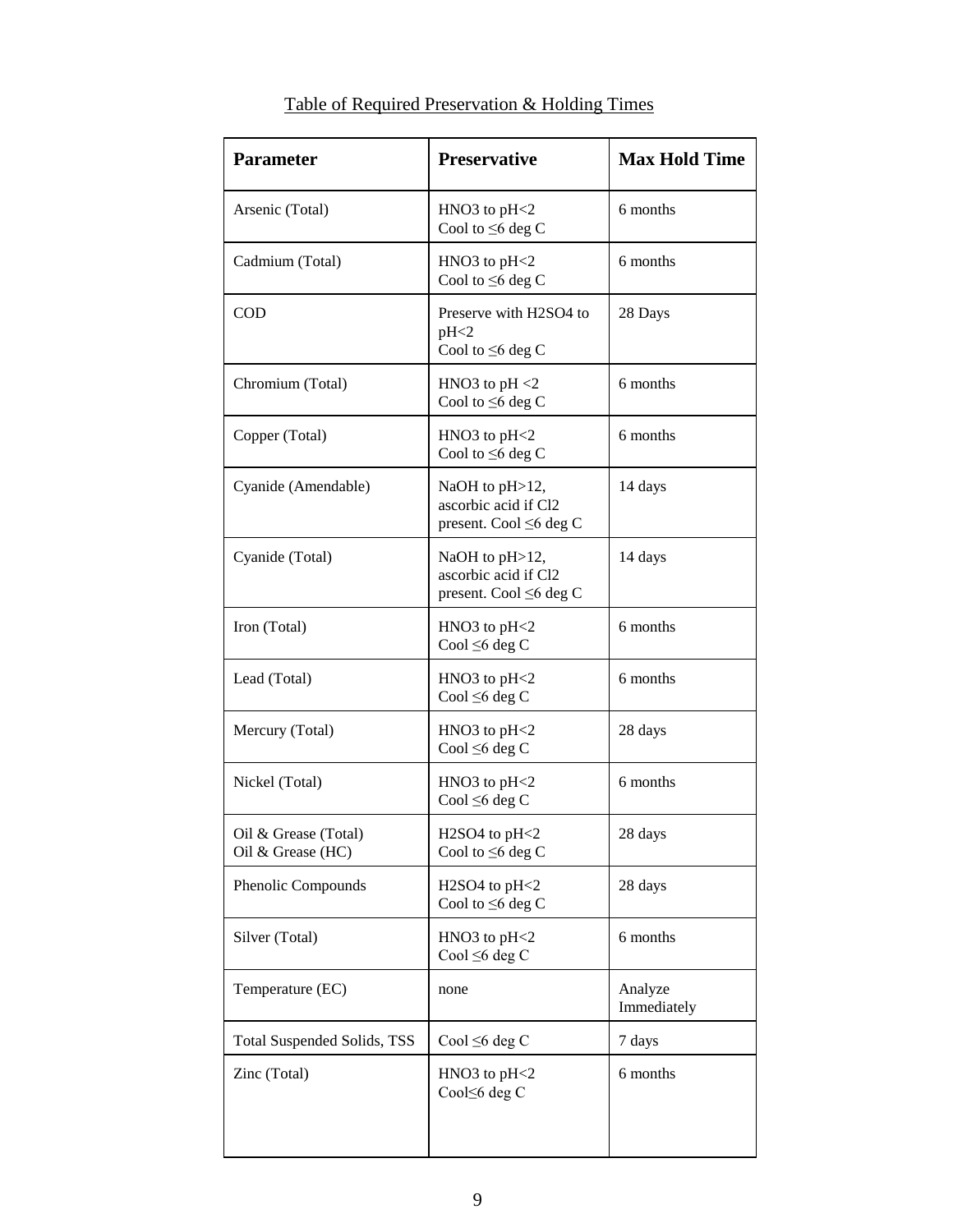| <b>Parameter</b>                                                      | <b>Preservative</b>                                                                                                        | <b>Max Hold Time</b>                                    |
|-----------------------------------------------------------------------|----------------------------------------------------------------------------------------------------------------------------|---------------------------------------------------------|
| Organochlorine Pesticides &<br>Poly Chlorinated Biphenyls<br>(PCBs)   | Cool to $\leq 6$ deg C                                                                                                     | 7 days until<br>extraction; 40 days<br>after extraction |
| Purgeable Organics (BTEX)                                             | $HC1$ to $pH2$ , add<br>ascorbic acid if Cl2 is<br>present, VOA vials, NO<br>Headspace. Cool $\leq 6$ deg<br>C             | 14 days                                                 |
| Semi-Volatile Organics<br>(BNA's)                                     | Cool $\leq 6$ deg C                                                                                                        | 7 days until<br>extraction; 40 days<br>after extraction |
| Total Identifiable Chlorinated<br>Hydrocarbons (volatile<br>organics) | $HC1$ to $pH2$ , add<br>ascorbic acid if Cl2 is<br>present. VOA vials, No<br>Headspace. Cool $\leq 6$ deg<br>$\mathcal{C}$ | 14 days                                                 |
| <b>Total Petroleum</b><br>Hydrocarbons (TPH)                          | Cool $\leq 6$ deg C                                                                                                        | 14 days                                                 |

#### <span id="page-9-0"></span>**IV. Laboratory Results**

All sample results required by this Permit shall be performed by a laboratory certified for the analysis by the State Department of Health Services. Sampling results are due by the 10<sup>th</sup> of the following month of which the samples were taken. The laboratory shall include:

- A. The name and address of the Laboratory performing the analysis.
- B. Sample ID number (to cross reference with the Sample ID number on the Chain of custody).
- C. For each parameter analyzed:
	- 1. The analytical result;
	- 2. The date of sampling, the date the sample was received at the laboratory, and the date of analysis;
	- 3. The EPA Method or Standard Method (referenced in 40 CFR 136) used for analysis;
	- 4. The detection limit.
	- 5. Quality Assurance/Quality Control (QA/QC) Results
- D. The signature and title of an authorized representative of the laboratory, who reviewed the laboratory results.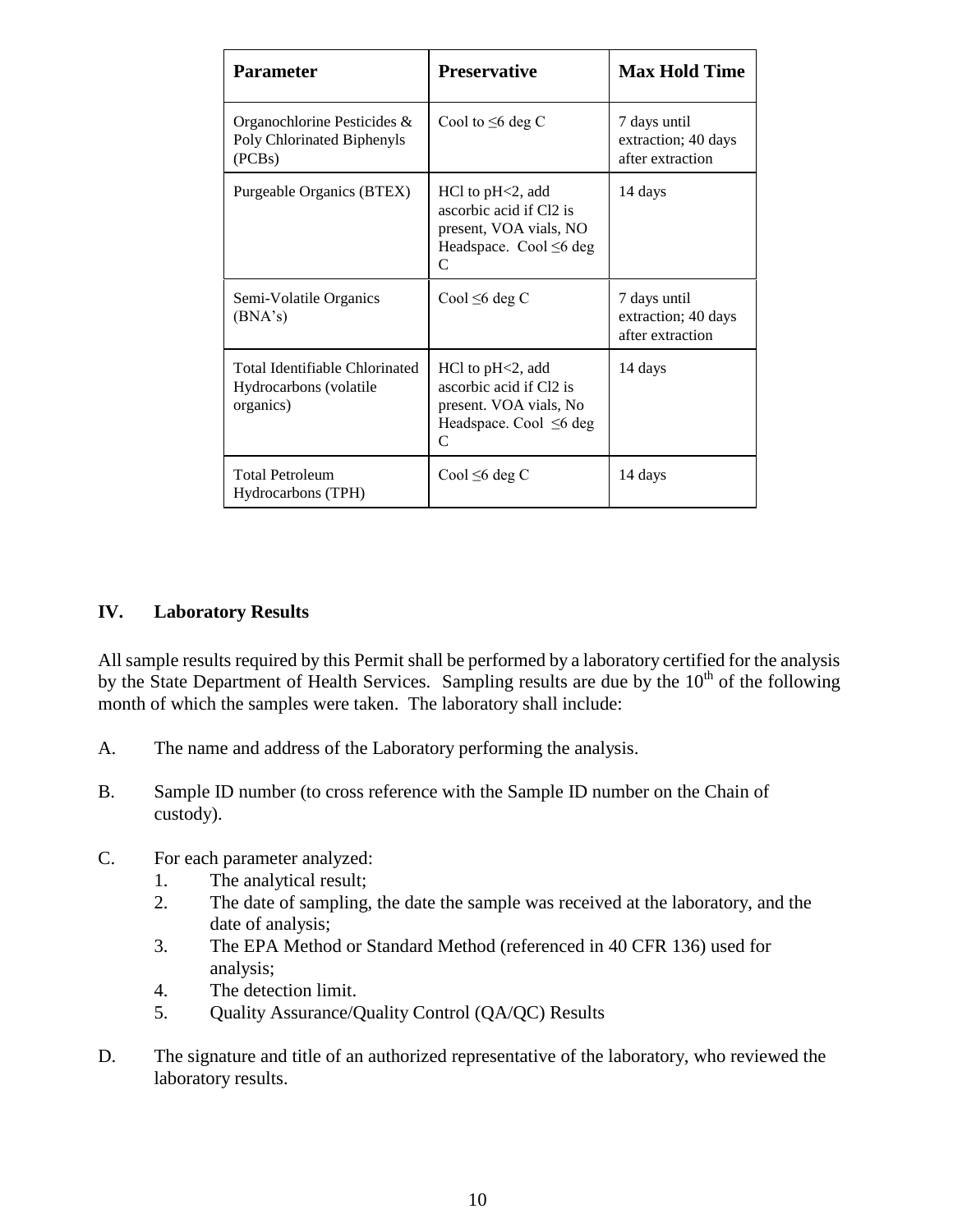#### <span id="page-10-0"></span>**V. Flow Measurements**

- A. All sources of influent water for permitted facilities must be metered.
- B. Prior approval from the City must be obtained before any meter used for flow monitoring and/or billing may be replaced.
- C. If flow measurement is required by this Permit, appropriate flow measurement devices and methods shall be selected and used to ensure the accurate and reliable measurement of the volume of water and wastewater flows. Flow measurement devices and methods are subject to approval by the Environmental Compliance Supervisor.

The City is requiring the installation of any new or modified meter(s) to meet at least the following standards:

- 1) UPS: An uninterruptable power supply, hardwired, capable of supplying adequate power for meter operation for at least 8 hours. (\*Note: Ensure UPS generates current which is compatible with the proposed meter.)
- 2) Non-resettable totalizer (Mechanical Preferred)
- 3) Chart or Strip recorder which records flows 24 hours per day
- 4) The installation of a non-labor intensive style meter. The meter's location should be situated in a way which facilitates calibration. Characteristics of a non-labor intensive style meter are:
	- a) The ability of the meter to hold the calibration for at least six months.
	- b) The meter should not need to be removed from the site for calibration.
	- c) Access to personnel reading the meter should not be in a hazardous location such as a confined space.
	- d) Meter sensors occasionally require cleaning or removal for calibration. The mounting point of any sensor must be permanently marked to allow replacement into the position it was mounted prior to removal.
	- e) Enough cable should be provided to place the sensor onto a test stand for calibration and/or removal from a hazardous area. (If located in a hazardous area.)
	- f) Any closed pipe system which does not operate on a mechanical principle must be set up to allow a volumetric calibration.
- 5) The ability to accurately record **all** of the flows, including periods of low or high flow, confirmed through calibration. (Primary device should be suitable to discharge characteristics)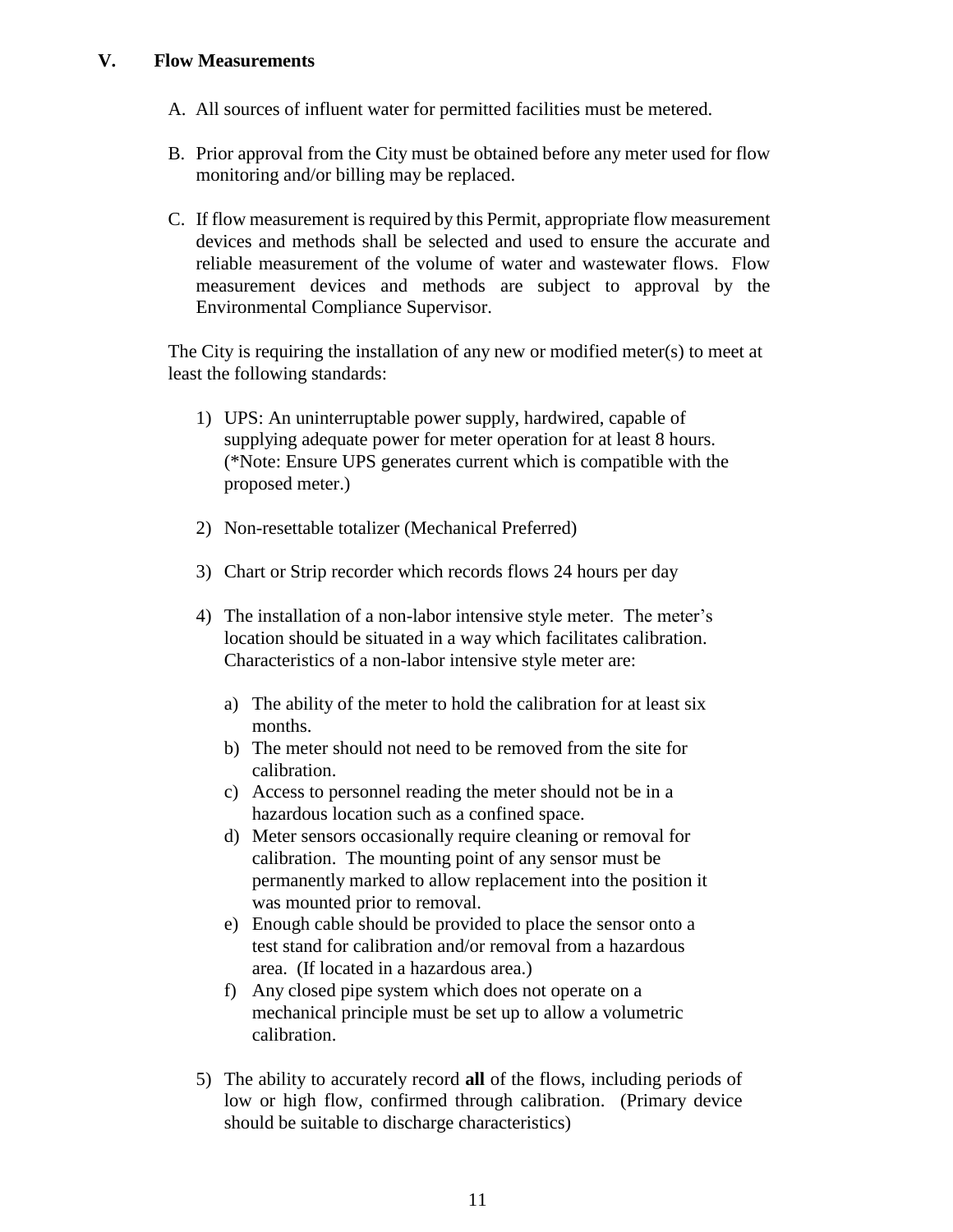- 6) Safeguard features to prevent accidental mis-calibration
- 7) The use of an Open Channel Primary Device (waiver allowed on proof of impossibility). Closed pipe measuring devices must be installed in a manner, which permits volumetric calibration.
- 8) Flow proportional composite sampler and refrigeration unit.

# <span id="page-11-0"></span>**SECTION D. ENFORCEMENT AND PENALTIES**

### <span id="page-11-1"></span>**I. Annual Publication**

The Director shall annually publish in a newspaper of general circulation in the Modesto area, a list of the industrial users which significantly violated applicable pretreatment requirements or standards at least once during the twelve (12) previous months. The notification shall also summarize any enforcement actions taken against the industrial user(s) during the same twelve (12) months. A significant violation is defined in the Enforcement Response Plan adopted by the City.

### <span id="page-11-2"></span>**II. Penalties for Violation of Permit Conditions**

The City will pursue enforcement and penalties as authorized by Modesto Municipal Code. When a violation occurs, the City will mail a violation notice to the Permit Holder and the Permit Holder shall submit a written response. The City may conduct a violation follow-up inspection and assess a fee.

### <span id="page-11-3"></span>**III. Civil and Criminal Penalties**

Modesto Municipal Code 5-6.704 - Administrative Civil Penalties. The City may issue an administrative penalty to any person who violates any requirement adopted or ordered by the City pursuant to this chapter. The administrative complaint shall allege, with particularity, the act or failure to act which constitute the violation, the section of Modesto Municipal Code violated, the civil penalty, and shall be served by personal delivery or certified mail on the person subject to the discharge requirements. In addition, the administrative complaint shall inform the person served of the appeal process. The person served may waive the right to appeal, in which case the City shall not conduct a hearing. Penalties imposed by the local agency pursuant to this chapter shall be assessed in accordance with Government Code Section 54740.5.

When civil penalties imposed pursuant to this chapter have remained delinquent for a period of sixty (60) days from the date assessed, a lien may be placed against the real property from which the discharge originated and which resulted in the imposition of the civil penalty.

The City may, at its option, elect to petition the Superior Court to confirm any order establishing civil penalties and enter judgement in accordance with the provisions of Sections 1285 to 1287.6, inclusive, of the California Code of Civil Procedure. (Added by Ord. 3137-C.S., § 1, effective 6-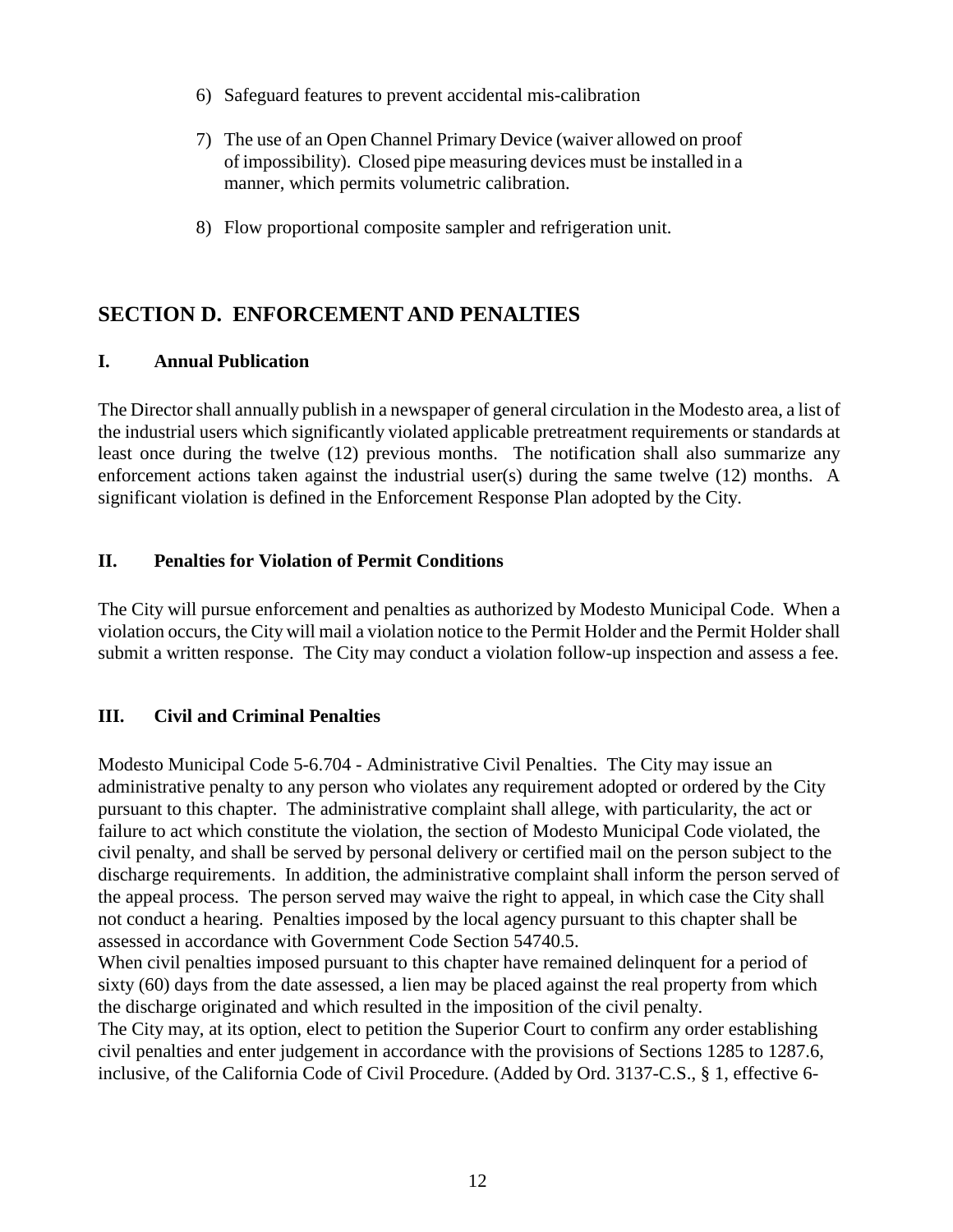### 17-99)

Modesto Municipal Code 5-6.712 - Civil Penalties. Any user who has violated or continues to violate this chapter, any order or permit hereunder, or any other pretreatment requirement shall be liable to the Director for a maximum civil penalty of twenty-five thousand dollars (\$25,000.00) per violation per day. In the case of a monthly or other long-term average discharge limit, penalties shall accrue for each day during the period of the violation.

(a) The Director may recover reasonable attorney's fees, court costs, and other expenses associated with the enforcement activities including sampling and monitoring expenses, and the cost of any actual damages incurred by the City.

(b) In determining the amount of civil liability, the court shall take into consideration all relevant circumstances, including, but not limited to, the extent of damage caused by the violation, the magnitude and duration, any economic benefit gained through the industrial user's violation, corrective actions by the user, the compliance history of the user, and any other factor as justice requires.

(c) Remedies under this section are in addition to and do not supersede or limit any and all other remedies, civil or criminal, but no liability shall be recoverable under this section for any violation for which liability is recovered under Section 5-6.704. (Added by Ord. 3137-C.S., § 1, effective 6- 17-99)

Modesto Municipal Code 5-6.713 - Criminal Prosecution. (a) Any user who willfully violates or recklessly disregards any provision of this chapter, any orders or permits issued hereunder, or any other pretreatment requirement shall, upon conviction, be guilty of a misdemeanor, punishable by a fine of not more than one thousand dollars (\$1,000.00) per violation per day or imprisonment for not more than one (1) year or both.

(b) Any user who knowingly makes any false statements, representations, or certifications in any application, record, or who falsifies, tampers with or knowingly renders inaccurate any monitoring device or method required under this chapter shall, upon conviction, be punished by a fine of not more than one thousand dollars (\$1,000.00) per violation per day or imprisonment for not more than one (1) year or both.

<span id="page-12-0"></span>(c) In the event of a second conviction, the user shall be punished by a fine not to exceed three thousand dollars (\$3,000.00) per violation per day or imprisonment for not more than three (3) years or both. (Added by Ord. 3137-C.S., § 1, effective 6-17-99)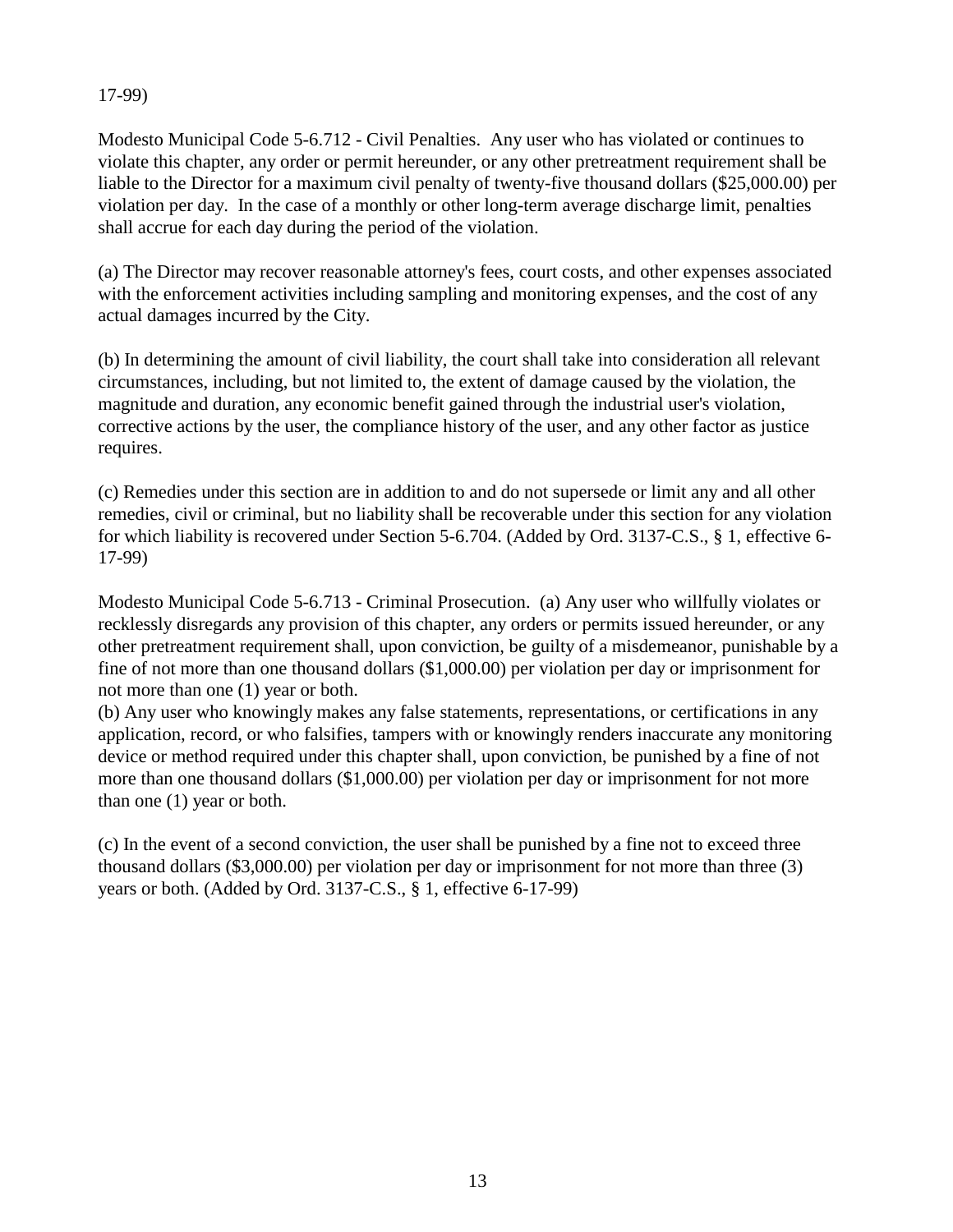# **SECTION E. DEFINITIONS**

The following information is provided to assist the industrial user in the preparation of the wastewater discharge permit application. If you need further assistance or guidance, do not hesitate to call the City of Modesto, Environmental Compliance Section at 209-577-6377.

**BOD** - Biochemical Oxygen Demand

**Batch Discharge** - Wastewater discharged from a tank or reactor that is not continuous.

**Biosolids** - a primarily organic solid product, produced by wastewater treatment processes, that can be beneficially recycled. The word biosolids is replacing the word sludge.

**Blowdown** - Removal of accumulated solids in boilers to prevent plugging of boiler tubes or steam lines. In cooling towers is done to reduce amount of dissolved salts.

**Categorical Standards** - Any regulation containing pollutant discharge limits promulgated by the U.S. E.P.A. in accordance with sections 307(b) and (c) of the Act (33 U.S.C. Section 1317) which apply to a specific category of users and which appear in 40 CFR Chapter 1, Subchapter N, Parts 405-471.

**Conventional Pollutants** - As defined by Federal law, these include BOD, SS, fecal coliform bacteria, oil and grease (plant and animal origin), and pH.

**Continuous Discharge** - Any process or activity that results in uninterrupted wastewater discharge.

**Director** - The City of Modesto, Director of the Operations & Maintenance Department or his designee.

**Effluent** - Wastewater or other liquid flowing from a pipe to the sewer system.

**Effluent limits** - Pollutant limitations for each facility that discharges into the sewer system.

**Influent** - Liquids flowing into a facility.

**Major Industry** - is defined as an industry whose effluent discharge exceeds 4.0 million gallons per month (MG/mo), or whose biochemical oxygen demand (BOD) is greater than or equal to 20,000 pounds per month, or total suspended solids (TSS) is greater than or equal to 10,000 pounds per month.

**Modification** - Any change to an existing system that alters the characteristics of wastewater discharge.